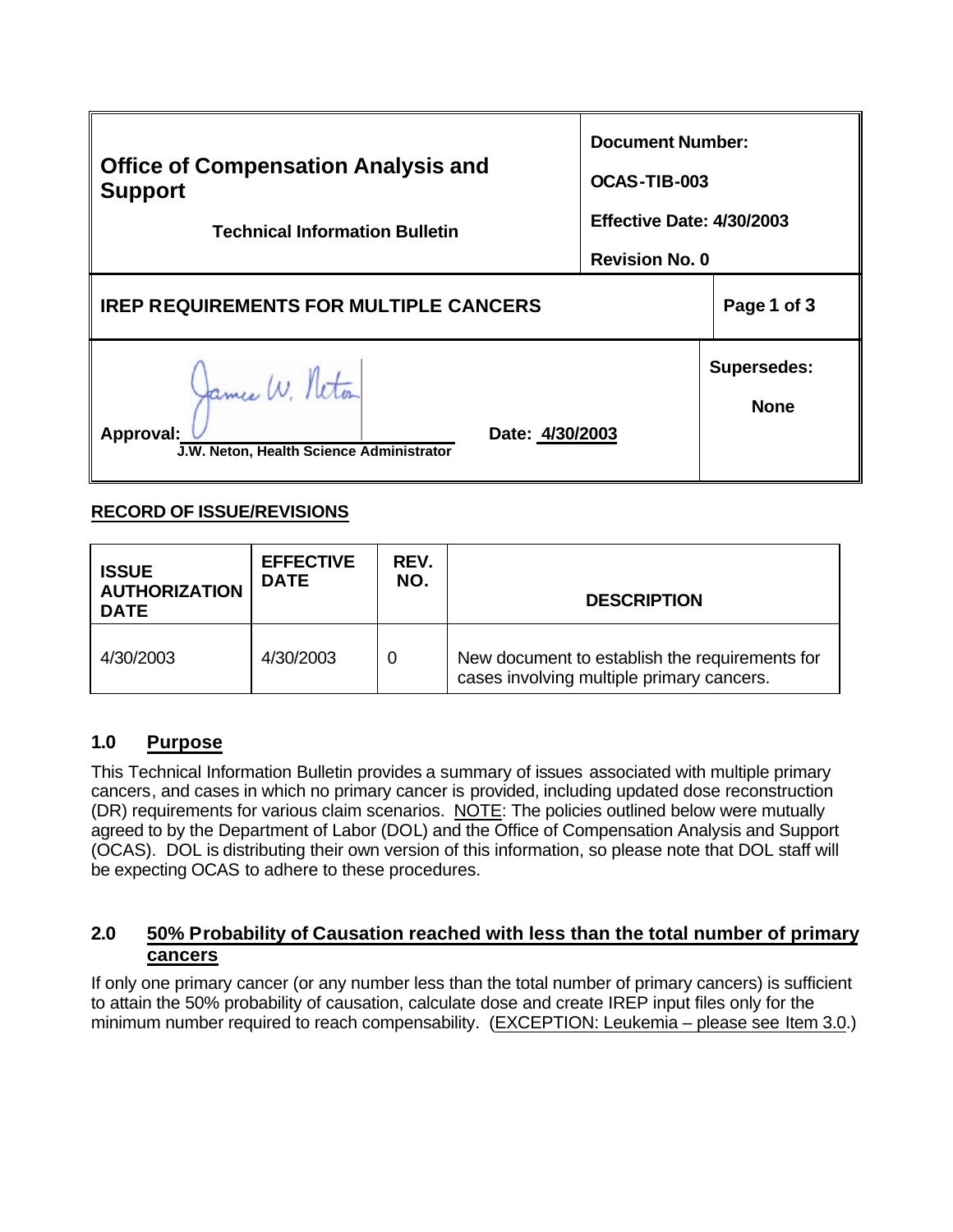| <b>Effective Date: 4/30/2003</b> | Revision No. 0 | Procedure No.<br>$\parallel$ OCAS-TIB-003 | Page 2 of 3 |
|----------------------------------|----------------|-------------------------------------------|-------------|
|----------------------------------|----------------|-------------------------------------------|-------------|

# **3.0 Leukemia (the exception to Item 2.0)**

Dose calculations are required for all of the leukemia models used for a claim, and a separate IREP input file must be provided to DOL for each model. (Consult Table 4 in the NIOSH-IREP Technical Documentation to see which leukemia models are required for each primary.) DOL makes the final probability of causation determination based on the leukemia model that yields the highest PC.

#### **4.0 Claims with multiple primary cancers for which probability of causation is less than 50%**

If a claim results in a probability of causation of less than 50%, dose must be calculated for every primary cancer. IREP input files must be provided to DOL for all primary cancers.

## **5.0 Secondary cancer(s), unknown primary**

Table 7 in the NIOSH-IREP Technical Documentation must be consulted to determine which cancer models to run. If any one of the indicated cancer models results in a PC of 50% or greater, then no additional DRs or IREP runs are necessary; only the IREP input file for the cancer yielding a probability of causation of greater than 50% needs to be provided to DOL. On the other hand, if none of the cancer models result in a probability of causation of greater than 50%, then dose calculations and corresponding IREP runs are required for every indicated cancer model. DOL will then adjudicate the claim based on the cancer model yielding the highest probability of causation.

### **6.0 Multiple IREP Runs**

When more than one IREP input is required for the case, check "Yes" in the "Should alt model be run?" Check "No" when only one IREP input is required.

### **7.0 Multiple skin cancers**

Each malignant skin neoplasm will be considered as a separate primary cancer unless it is specifically noted as metastatic (secondary.) Thus, for dose calculations, the date of diagnosis and the location (e.g., arm, neck, back) of each site are essential. (Some claims, reportedly, may include as many as 40 or more separate primary skin cancer sites.)